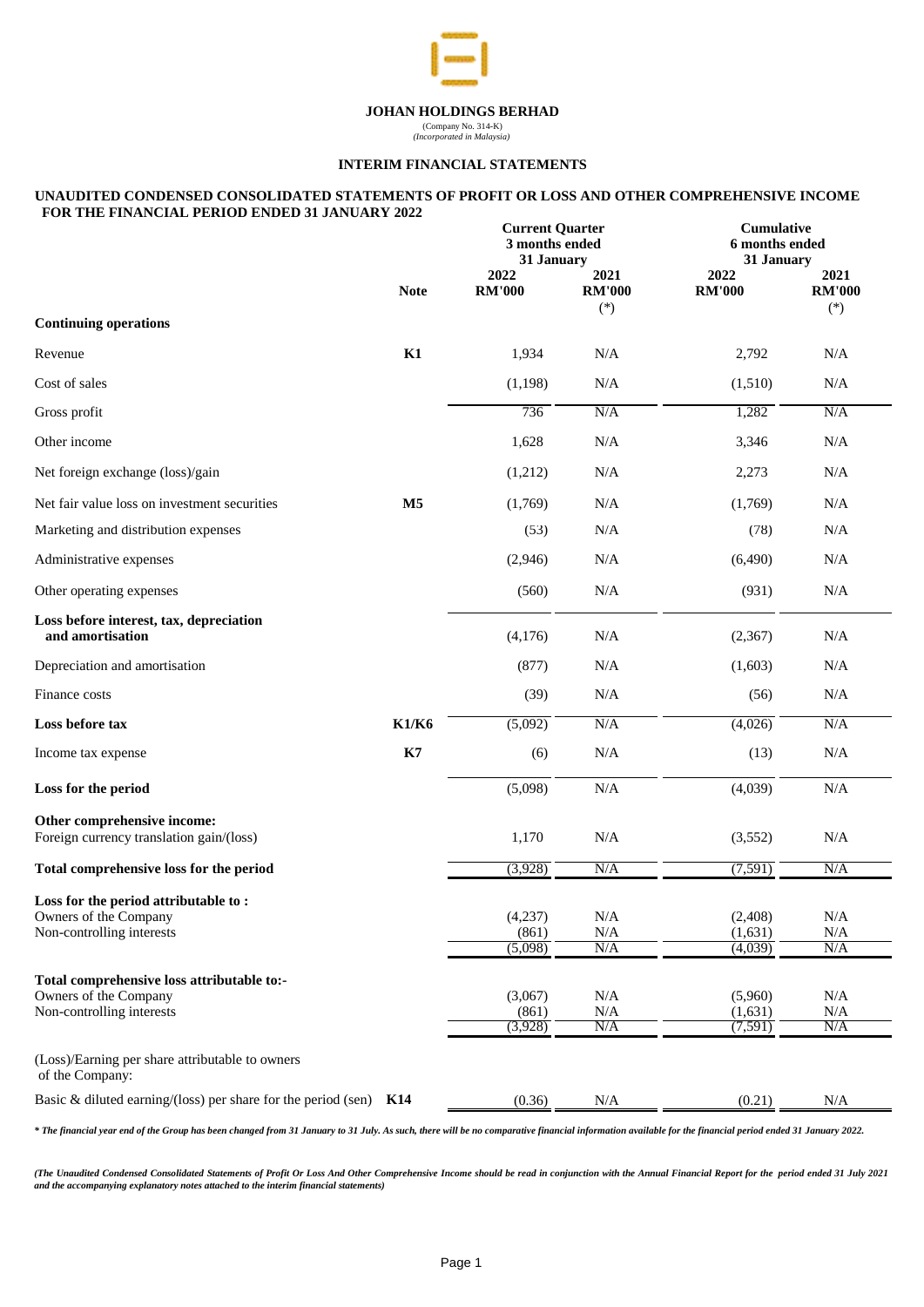

# **UNAUDITED CONDENSED CONSOLIDATED STATEMENT OF FINANCIAL POSITION**

| <b>Note</b>                                                | As at<br>31 January 2022<br><b>RM'000</b> | <b>Audited</b><br>As at<br>31 July 2021<br><b>RM'000</b> |
|------------------------------------------------------------|-------------------------------------------|----------------------------------------------------------|
| Non-current assets                                         |                                           |                                                          |
| Property, plant and equipment                              | 110,804                                   | 83,449                                                   |
| <b>Investment Properties</b>                               | 40,450                                    | 40,450                                                   |
| Inventories-Non current                                    | 30                                        | 30                                                       |
| Intangible assets                                          | 34                                        | 72                                                       |
| Other receivable                                           | 40,852                                    | 39,757                                                   |
| Total non-current assets                                   | 192,170                                   | 163,758                                                  |
| Current assets                                             |                                           |                                                          |
| Inventories                                                | 3,759                                     | 32                                                       |
| Receivables                                                | 7,188                                     | 4,891                                                    |
| Tax recoverable                                            | 283                                       | 280                                                      |
| Investment securities                                      | 14,743                                    | 16,512                                                   |
| Cash and bank balances                                     | 68,345                                    | 117,496                                                  |
| Total current assets                                       | 94,318                                    | 139,211                                                  |
| Total assets                                               | 286,488                                   | 302,969                                                  |
| Share capital<br>$\mathbf{M}$                              | 413,672                                   | 413,672                                                  |
| Reserves<br>Warrant reserve                                | 15,963                                    | 15,963                                                   |
| Exchange reserve                                           | (4, 548)                                  | (996)                                                    |
| <b>Revaluation reserve</b>                                 | 18,437                                    | 18,437                                                   |
| <b>Accumulated losses</b>                                  | (209, 645)                                | (207, 237)                                               |
| Attributable to equity holders of the parent               | 233,879                                   | 239,839                                                  |
| Non-controlling interests                                  | 20,553                                    | 6,184                                                    |
| Total equity                                               | 254,432                                   | 246,023                                                  |
|                                                            |                                           |                                                          |
| Non-current liabilities<br><b>K10</b><br>Lease liabilities | 1,757                                     | 2,272                                                    |
| Deferred tax liabilities                                   | 21,200                                    | 21,263                                                   |
|                                                            |                                           |                                                          |
| Total non-current liabilities                              | 22,957                                    | 23,535                                                   |
| <b>Current liabilities</b>                                 |                                           |                                                          |
| Payables                                                   | 8,060                                     | 32,812                                                   |
| Tax payable                                                |                                           | 1                                                        |
| <b>K10</b><br>Lease liabilities                            | 1,039                                     | 598                                                      |
| Total current liabilities                                  | 9,099                                     | 33,411                                                   |
| <b>Total liabilities</b>                                   | 32,056                                    | 56,946                                                   |
| Total equity and liabilities                               | 286,488                                   | 302,969                                                  |
| Net assets per share (sen)                                 | 21.78                                     | 21.06                                                    |

*(The Unaudited Condensed Consolidated Statement of Financial Position should be read in conjunction with the Annual Financial Report for the period ended 31 July 2021 and the accompanying explanatory notes attached to the interim financial statements )*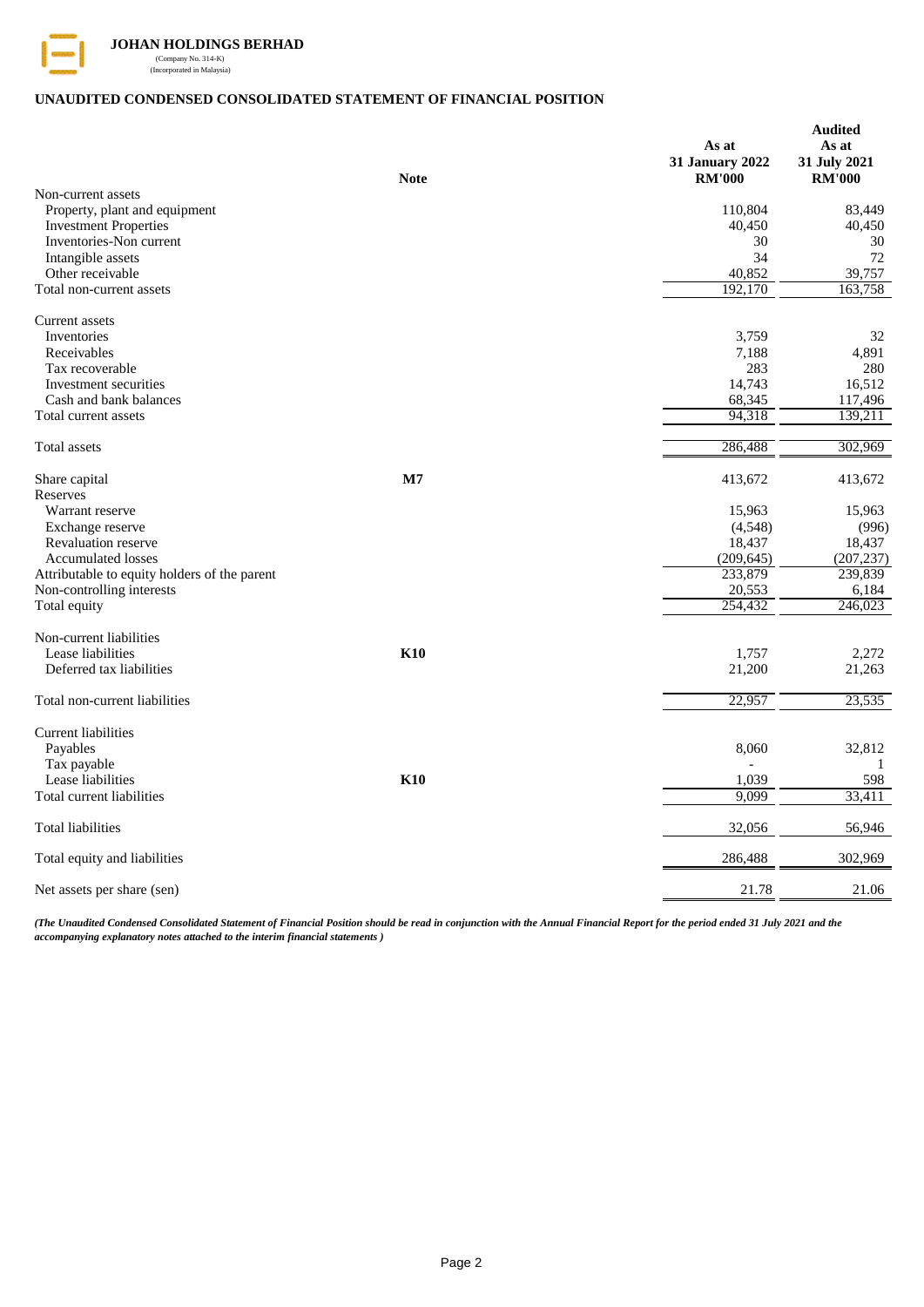

# **UNAUDITED CONDENSED CONSOLIDATED STATEMENT OF CHANGES IN EQUITY FOR THE FINANCIAL PERIOD ENDED 31 JANUARY 2022**

|                                                                      |                                          |                          | <b>Attributable to owners of the Company</b><br>Non-distributable reserves |                                                              |                                                        |                                                                                        |                                                   |                               |
|----------------------------------------------------------------------|------------------------------------------|--------------------------|----------------------------------------------------------------------------|--------------------------------------------------------------|--------------------------------------------------------|----------------------------------------------------------------------------------------|---------------------------------------------------|-------------------------------|
|                                                                      | <b>Share</b><br>capital<br><b>RM'000</b> | Warrant<br><b>RM'000</b> | <b>Exchange</b><br>reserve<br><b>RM'000</b>                                | <b>Properties</b><br>revaluation<br>reserve<br><b>RM'000</b> | <b>Accumulated</b><br>profit/(losses)<br><b>RM'000</b> | <b>Equity</b><br>attributable to<br>owners of the<br>Company<br>total<br><b>RM'000</b> | Non-<br>controlling<br>interests<br><b>RM'000</b> | <b>Total</b><br><b>RM'000</b> |
| <b>Balance as at 1 August 2020</b>                                   | N/A                                      | N/A                      | N/A                                                                        | N/A                                                          | N/A                                                    | N/A                                                                                    | N/A                                               | N/A                           |
| Total comprehensive gain/(loss) for the period                       | N/A                                      | N/A                      | N/A                                                                        | N/A                                                          | N/A                                                    | N/A                                                                                    | N/A                                               | N/A                           |
| Balance as at 31 January 2021 *                                      | N/A                                      | N/A                      | N/A                                                                        | N/A                                                          | N/A                                                    | N/A                                                                                    | N/A                                               | N/A                           |
| <b>Balance as at 1 August 2021</b>                                   | 413,672                                  | 15,963                   | (996)                                                                      | 18,437                                                       | (207, 237)                                             | 239,839                                                                                | 6,184                                             | 246,023                       |
| Total comprehensive gain/(loss) for the period                       |                                          | $\overline{\phantom{a}}$ | (3,552)                                                                    | $\overline{\phantom{a}}$                                     | (2,408)                                                | (5,960)                                                                                | (1,631)                                           | (7,591)                       |
| <b>Transactions with owners:</b>                                     |                                          |                          |                                                                            |                                                              |                                                        |                                                                                        |                                                   |                               |
| Non-controlling interests arising from<br>investment in a subsidiary |                                          |                          |                                                                            |                                                              |                                                        | $\overline{\phantom{a}}$                                                               | 16,000                                            | 16,000                        |
| <b>Balance as at 31 January 2022</b>                                 | 413,672                                  | 15,963                   | (4, 548)                                                                   | 18,437                                                       | (209, 645)                                             | 233,879                                                                                | 20,553                                            | 254,432                       |

*\* The financial year end of the Group has been changed from 31 January to 31 July. As such, there will be no comparative financial information available for the financial period ended 31 January 2022.*

(The Unaudited Condensed Consolidated Statements of Changes in Equity should be read in conjunction with the Annual Financial Report for the year ended 31 July 2021 and the accompanying explanatory notes attached to the in *financial statements)*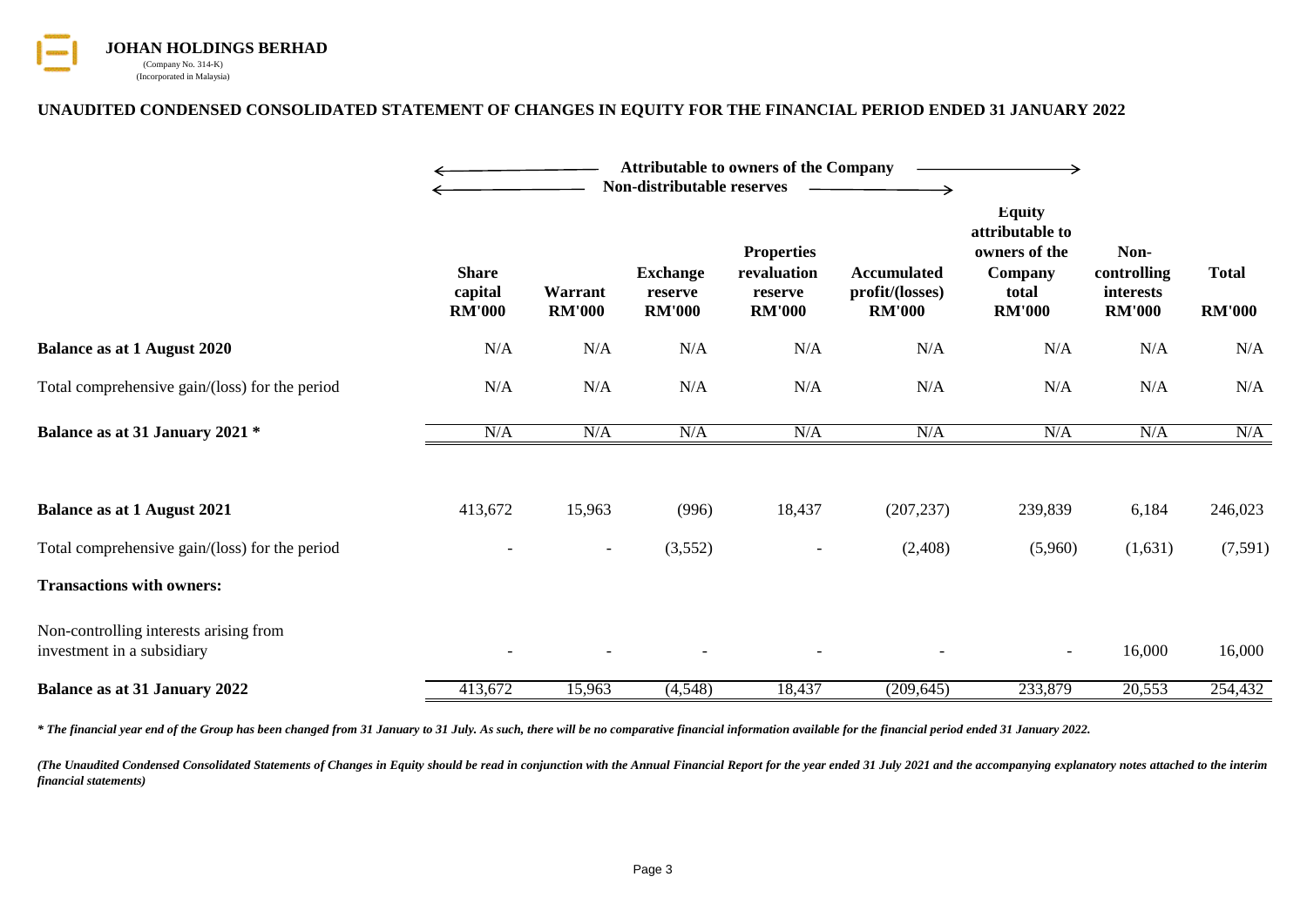

### **UNAUDITED CONDENSED CONSOLIDATED STATEMENT OF CASH FLOWS FOR THE FINANCIAL PERIOD ENDED 31 JANUARY 2022**

|                                                                                        | <b>Cumulative</b><br>6 months ended<br>31 January |                                |
|----------------------------------------------------------------------------------------|---------------------------------------------------|--------------------------------|
| Cash flows from/(used in) operating activities                                         | 2022<br><b>RM'000</b>                             | 2021<br><b>RM'000</b><br>$(*)$ |
| Loss before tax                                                                        | (4,026)                                           | N/A                            |
| Adjustments for non-cash and non-operating items:                                      |                                                   |                                |
| - Non-cash items                                                                       | 244                                               | N/A                            |
| - Investing and financing items<br>Operating cash flows before working capital changes | (548)<br>(4, 330)                                 | N/A<br>N/A                     |
| Changes in working capital:                                                            |                                                   |                                |
| - Changes in current assets                                                            | (7, 491)                                          | N/A                            |
| - Changes in current liabilities                                                       | (24, 530)                                         | N/A                            |
| Tax paid                                                                               | (16)                                              | N/A                            |
| Net cash flows used in operating activities                                            | (36, 367)                                         | N/A                            |
| Cash flows from/(used in) investing activities                                         |                                                   |                                |
| Interest received                                                                      | 604                                               | N/A                            |
| Purchase of intangible assets                                                          | (36)                                              | N/A                            |
| Purchase of property, plant and equipment                                              | (29, 116)                                         | N/A                            |
| Net cash used in investing activities                                                  | (28, 548)                                         | N/A                            |
| Cash flows from/(used in) financing activities                                         |                                                   |                                |
| Payment of lease liabilities                                                           | (233)                                             | N/A                            |
| Subscription of shares by non-controlling interest in a subsidiary                     | 16.000                                            | N/A                            |
| Net cash from financing activities                                                     | 15,767                                            | N/A                            |
| Net decrease in cash and cash equivalents                                              | (49, 148)                                         | N/A                            |
| Effects of foreign exchange rate changes                                               | (3)                                               | N/A                            |
| Cash and cash equivalents at beginning of period                                       | 117,346                                           | N/A                            |
| Cash and cash equivalents at end of period                                             | 68,195                                            | N/A                            |
|                                                                                        |                                                   |                                |
| Analysis of cash and cash equivalents:<br>Cash and bank balances                       | 68,345                                            | N/A                            |
| Pledged deposit with licensed financial institutions                                   | (150)                                             | N/A                            |
|                                                                                        | 68,195                                            | N/A                            |
|                                                                                        |                                                   |                                |

Reconciliation of liabilities arising from financing activities:

|                   | Carrying amount |               |               |               |
|-------------------|-----------------|---------------|---------------|---------------|
|                   | As at           |               |               | As at         |
|                   | 01.08.2021      | Cash flows    | Others        | 31.01.2022    |
|                   | <b>RM'000</b>   | <b>RM'000</b> | <b>RM'000</b> | <b>RM'000</b> |
| Lease Liabilities | 2.870           | (233)         | 159           | 2,796         |

*\* The financial year end of the Group has been changed from 31 January to 31 July. As such, there will be no comparative financial information available for the financial period ended 31 January 2022.*

(The Unaudited Condensed Consolidated Statement of Cash Flows should be read in conjunction with the Annual Financial Report for the period ended 31 July 2021 and the accompanying explanatory notes *attached to the interim financial statements)*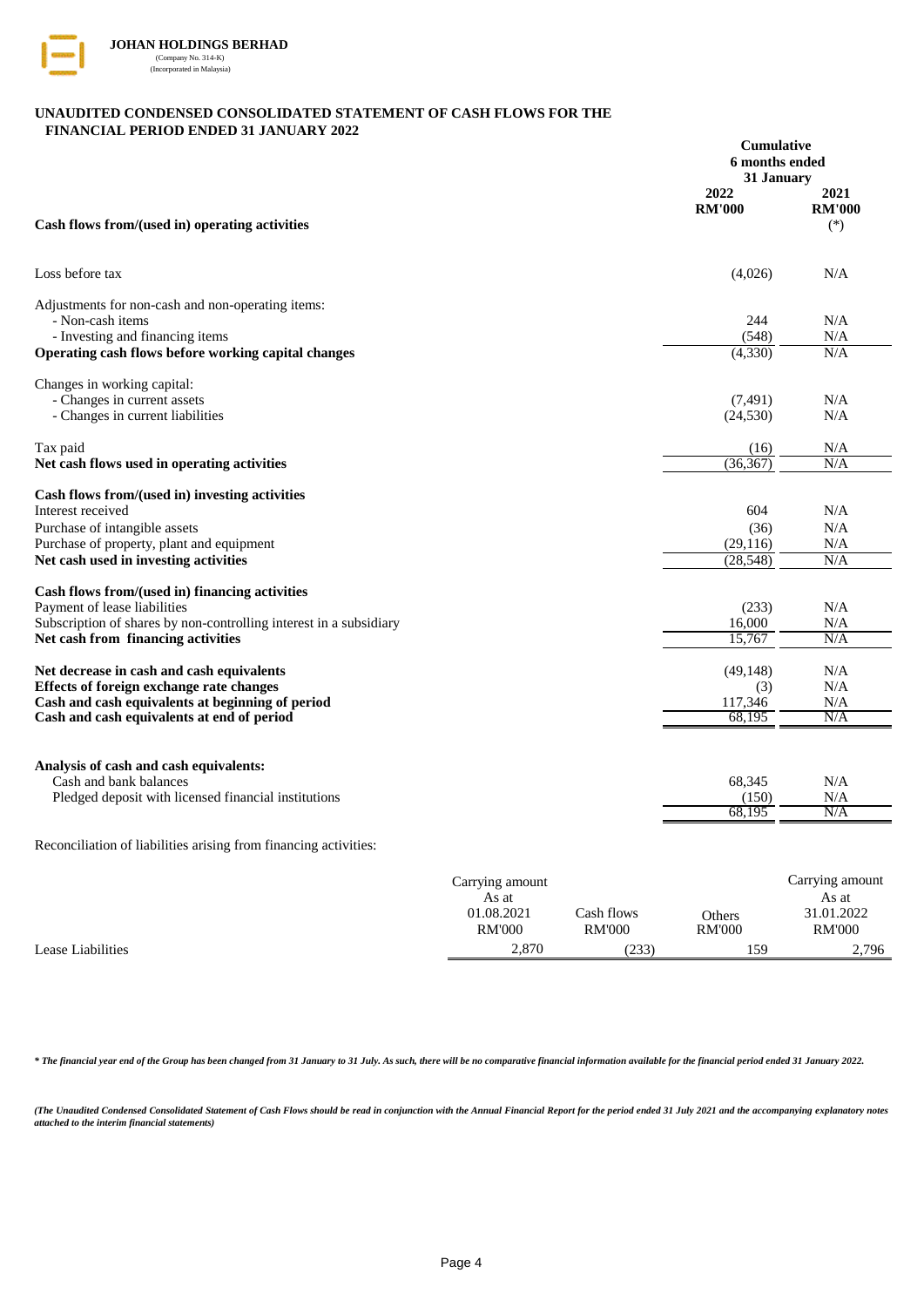

## **NOTES TO THE INTERIM FINANCIAL STATEMENTS**

#### **M1 Basis of Preparation**

The interim financial statements are unaudited and have been prepared in accordance with Malaysian Financial Reporting Standards ("MFRSs") 134: Interim Financial Reporting issued by the Malaysian Accounting Standard Board, and paragraph 9.22 of Listing Requirements of Bursa Malaysia Securities Berhad. The interim financial statements should be read in conjunction with the Group"s annual audited financial statements for the period ended 31 July 2021 and the explanatory notes attached therein.

These explanatory notes attached to these interim financial statements provide an explanation of events and transactions that are significant to an understanding of the changes in the financial position and performance of the Group since the financial period ended 31 July 2021.

#### **M2 Accounting Policies**

The significant accounting policies and methods of computation adopted by the Group in this interim financial report are consistent with those adopted in the annual financial statements of the Group for the financial period ended 31 July 2021 except for the adoption of the relevant new MFRSs, amendments to MFRSs and IC Interpretations that are effective for annual periods beginning on or after 1 January 2021. The adoption of the new MFRSs, amendments to MFRSs and IC Interpretations did not have any material impact on the financial position and results of the Group.

#### **M3 Auditors' Report on Preceding Annual Financial Statements**

The auditors' report on the audited financial statements for the period ended 31 July 2021 was unqualified.

#### **M4 Seasonal or Cyclical Factors**

Overall, the business operations of the Group were not significantly affected by any seasonal or cyclical factors.

#### **M5 Unusual Items Due to Their Nature, Size or Incidence**

Included in investment securities as of 31 July 2021 was investment in the quoted shares of George Kent (Malaysia) Berhad of RM16.512 million, measured at the market value of RM0.70 per share. As of 31 January 2022, the market value of the said investment has dropped to RM0.625 per share, resulting in a fair value loss of RM1.769 million.

#### **M6 Changes in Accounting Estimates**

During the financial quarter, there was no change in accounting estimates adopted by the Group.

### **M7 Share Capital, Debt and Equity Securities**

During the financial quarter, there were no issuance, cancellations, repurchase, resales and repayments of debt and equity securities.

#### **M8 Dividend Paid**

During the financial quarter, no dividend was paid by the Company.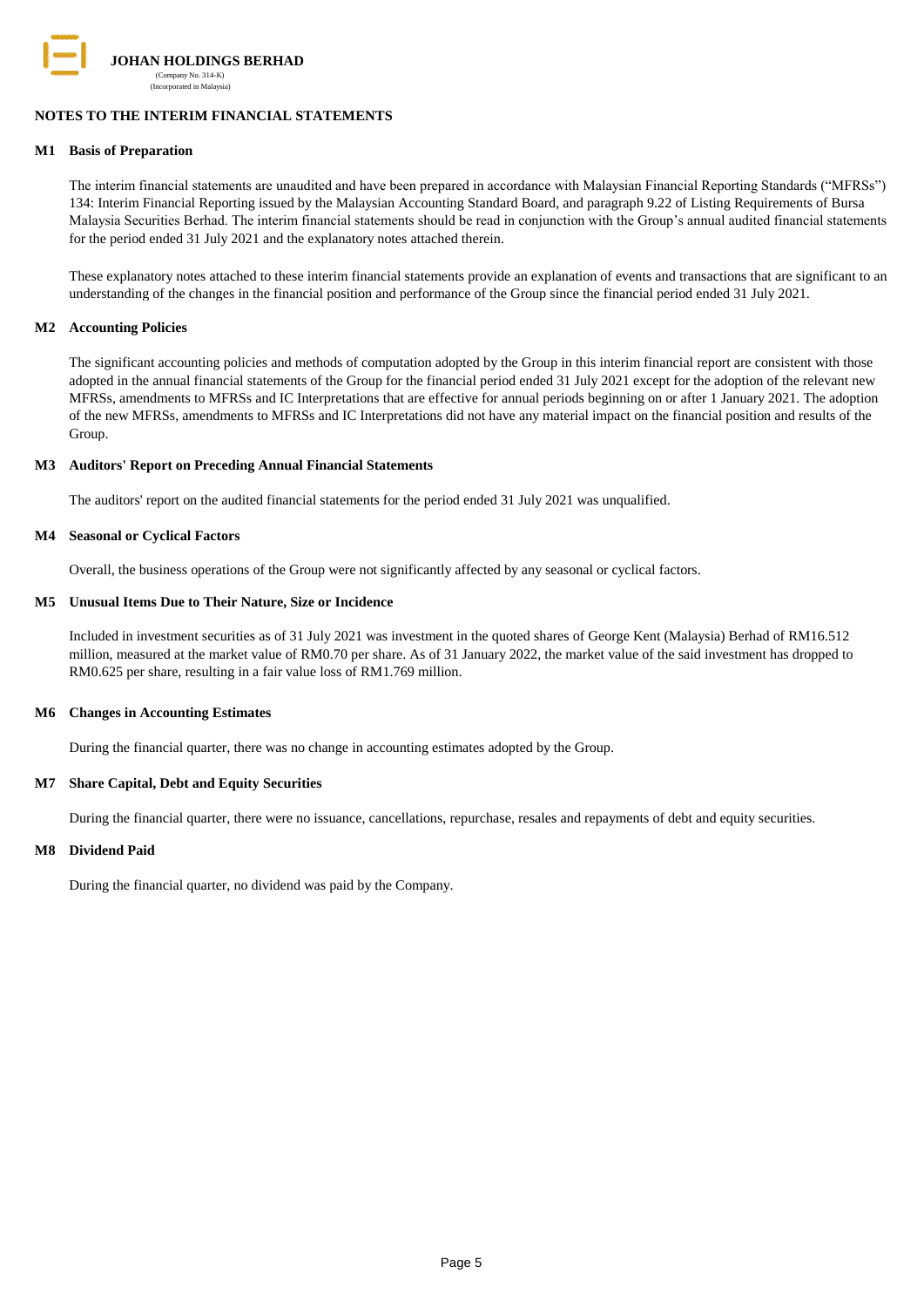

#### **M9 Segmental Information**

|                                                 |                          |                               |                 |                               |                 |                        | <b>Hospitality and card services</b> |                        |                          | Investment holding & secretarial services |                  |                        |                   |                        |                    |                        |               |                        |
|-------------------------------------------------|--------------------------|-------------------------------|-----------------|-------------------------------|-----------------|------------------------|--------------------------------------|------------------------|--------------------------|-------------------------------------------|------------------|------------------------|-------------------|------------------------|--------------------|------------------------|---------------|------------------------|
|                                                 |                          | <b>General Trading</b>        | <b>Property</b> |                               | <b>Malaysia</b> |                        | <b>Singapore</b>                     |                        | Malaysia                 |                                           | <b>Singapore</b> |                        | <b>Healthcare</b> |                        | <b>Elimination</b> |                        | <b>Total</b>  |                        |
|                                                 | 2022                     | 2021                          | 2022            | 2021                          | 2022            | 2021                   | 2022                                 | 2021                   | 2022                     | 2021                                      | 2022             | 2021                   | 2022              | 2021                   | 2022               | 2021                   | 2022          | 2021                   |
|                                                 |                          | <b>RM'000 RM'000</b><br>$(*)$ |                 | <b>RM'000 RM'000</b><br>$(*)$ | <b>RM'000</b>   | <b>RM'000</b><br>$(*)$ | <b>RM'000</b>                        | <b>RM'000</b><br>$(*)$ | <b>RM'000</b>            | <b>RM'000</b><br>$(*)$                    |                  | RM'000 RM'000<br>$(*)$ | <b>RM'000</b>     | <b>RM'000</b><br>$(*)$ | <b>RM'000</b>      | <b>RM'000</b><br>$(*)$ | <b>RM'000</b> | <b>RM'000</b><br>$(*)$ |
| 6 months ended 31<br><b>January</b>             |                          |                               |                 |                               |                 |                        |                                      |                        |                          |                                           |                  |                        |                   |                        |                    |                        |               |                        |
| <b>Revenue:</b>                                 |                          |                               |                 |                               |                 |                        |                                      |                        |                          |                                           |                  |                        |                   |                        |                    |                        |               |                        |
| <b>External customers</b>                       | 603                      | N/A                           | $\blacksquare$  | N/A                           | 1,918           | N/A                    |                                      | N/A                    | 271                      | N/A                                       |                  | N/A                    |                   | N/A                    |                    | N/A                    | 2,792         | N/A                    |
| Inter-segment                                   | $\blacksquare$           | N/A                           | $\blacksquare$  | N/A                           |                 | N/A                    | $\blacksquare$                       | N/A                    | 109                      | N/A                                       | $\blacksquare$   | N/A                    |                   | N/A                    | (109)              | N/A                    |               | N/A                    |
| Total revenue                                   | 603                      | N/A                           | $\blacksquare$  | N/A                           | 1,918           | N/A                    | $\sim$                               | N/A                    | 380                      | N/A                                       | $\sim$           | N/A                    | $\blacksquare$    | N/A                    | (109)              | N/A                    | 2,792         | N/A                    |
|                                                 |                          |                               |                 |                               |                 |                        |                                      |                        |                          |                                           |                  |                        |                   |                        |                    |                        |               |                        |
| <b>Results:</b>                                 |                          |                               |                 |                               |                 |                        |                                      |                        |                          |                                           |                  |                        |                   |                        |                    |                        |               |                        |
| Interest income                                 | $\overline{\phantom{0}}$ | N/A                           |                 | N/A                           |                 | N/A                    |                                      | N/A                    | 584                      | N/A                                       | $\blacksquare$   | N/A                    | 33                | N/A                    | (13)               | N/A                    | 604           | N/A                    |
| Depreciation and                                |                          |                               |                 |                               |                 |                        |                                      |                        |                          |                                           |                  |                        |                   |                        |                    |                        |               |                        |
| amortisation                                    | $\blacksquare$           | N/A                           | $\blacksquare$  | N/A                           | 1,151           | N/A                    | 25                                   | N/A                    | 295                      | N/A                                       | $\blacksquare$   | N/A                    | 132               | N/A                    | $\blacksquare$     | N/A                    | 1,603         | N/A                    |
| Finance costs                                   |                          | N/A                           | $\blacksquare$  | N/A                           |                 | N/A                    |                                      | N/A                    | 69                       | N/A                                       | $\blacksquare$   | N/A                    | $\blacksquare$    | N/A                    | (13)               | N/A                    | 56            | N/A                    |
| Earnings/(loss) before                          |                          |                               |                 |                               |                 |                        |                                      |                        |                          |                                           |                  |                        |                   |                        |                    |                        |               |                        |
| interest, tax, depreciation                     |                          |                               |                 |                               |                 |                        |                                      |                        |                          |                                           |                  |                        |                   |                        |                    |                        |               |                        |
| and amortisation                                | (8)                      | N/A                           | (81)            | N/A                           | (120)           | N/A                    | (12)                                 | N/A                    | 1,128                    | N/A                                       | (3)              | N/A                    | (3,260)           | N/A                    | (11)               | N/A                    | (2,367)       | N/A                    |
| Segment profit $/$ (loss)                       | (8)                      | N/A                           | (81)            | N/A                           | (1,271)         | N/A                    | (37)                                 | N/A                    | 764                      | N/A                                       | (3)              | N/A                    | (3,392)           | N/A                    | $\mathcal{P}$      | N/A                    | (4,026)       | N/A                    |
|                                                 |                          |                               |                 |                               |                 |                        |                                      |                        |                          |                                           |                  |                        |                   |                        |                    |                        |               |                        |
|                                                 |                          |                               |                 |                               |                 |                        | <b>Hospitality and card services</b> |                        |                          | Investment holding & secretarial services |                  |                        |                   |                        |                    |                        |               |                        |
|                                                 |                          | <b>General Trading</b>        | <b>Property</b> |                               | Malaysia        |                        | <b>Singapore</b>                     |                        | Malaysia                 |                                           | <b>Singapore</b> |                        | <b>Healthcare</b> |                        | <b>Elimination</b> |                        | <b>Total</b>  |                        |
|                                                 | 2022                     | 2021                          | 2022            | 2021                          | 2022            | 2021                   | 2022                                 | 2021                   | 2022                     | 2021                                      | 2022             | 2021                   | 2022              | 2021                   | 2022               | 2021                   | 2022          | 2021                   |
|                                                 |                          | <b>RM'000 RM'000</b>          |                 | <b>RM'000 RM'000</b>          | RM'000 RM'000   |                        | <b>RM'000</b>                        | <b>RM'000</b>          | <b>RM'000</b>            | <b>RM'000</b>                             |                  | RM'000 RM'000          | <b>RM'000</b>     | <b>RM'000</b>          | <b>RM'000</b>      | <b>RM'000</b>          | <b>RM'000</b> | <b>RM'000</b>          |
| 6 months ended 31<br><b>January</b><br>Assets : |                          |                               |                 |                               |                 |                        |                                      |                        |                          |                                           |                  |                        |                   |                        |                    |                        |               |                        |
| Additions to non-current                        |                          |                               |                 |                               |                 |                        |                                      |                        |                          |                                           |                  |                        |                   |                        |                    |                        |               |                        |
| assets                                          | $\blacksquare$           | N/A                           | $\blacksquare$  | N/A                           | <b>20</b>       | N/A                    | $\sim$                               | N/A                    | $\overline{\phantom{a}}$ | N/A                                       | $\blacksquare$   | N/A                    | 29,132            | N/A                    | $\blacksquare$     | N/A                    | 29,152        | N/A                    |
| Segment assets                                  | 416                      | N/A                           | 21,558          | N/A                           | 80.463          | N/A                    | 182                                  | N/A                    | 135,819                  | N/A                                       | 192              | N/A                    | 47,853            | N/A                    | 5                  | N/A                    | 286,488       | N/A                    |

*\* The financial year end of the Group has been changed from 31 January to 31 July. As such, there will be no comparative financial information available for the financial period ended 31 January 2022.*

Segment liabilities **362** N/A **5,448** N/A **11,071** N/A **788** N/A **3,193** N/A **5,997** N/A **1,911** N/A **3,286** N/A **32,056** N/A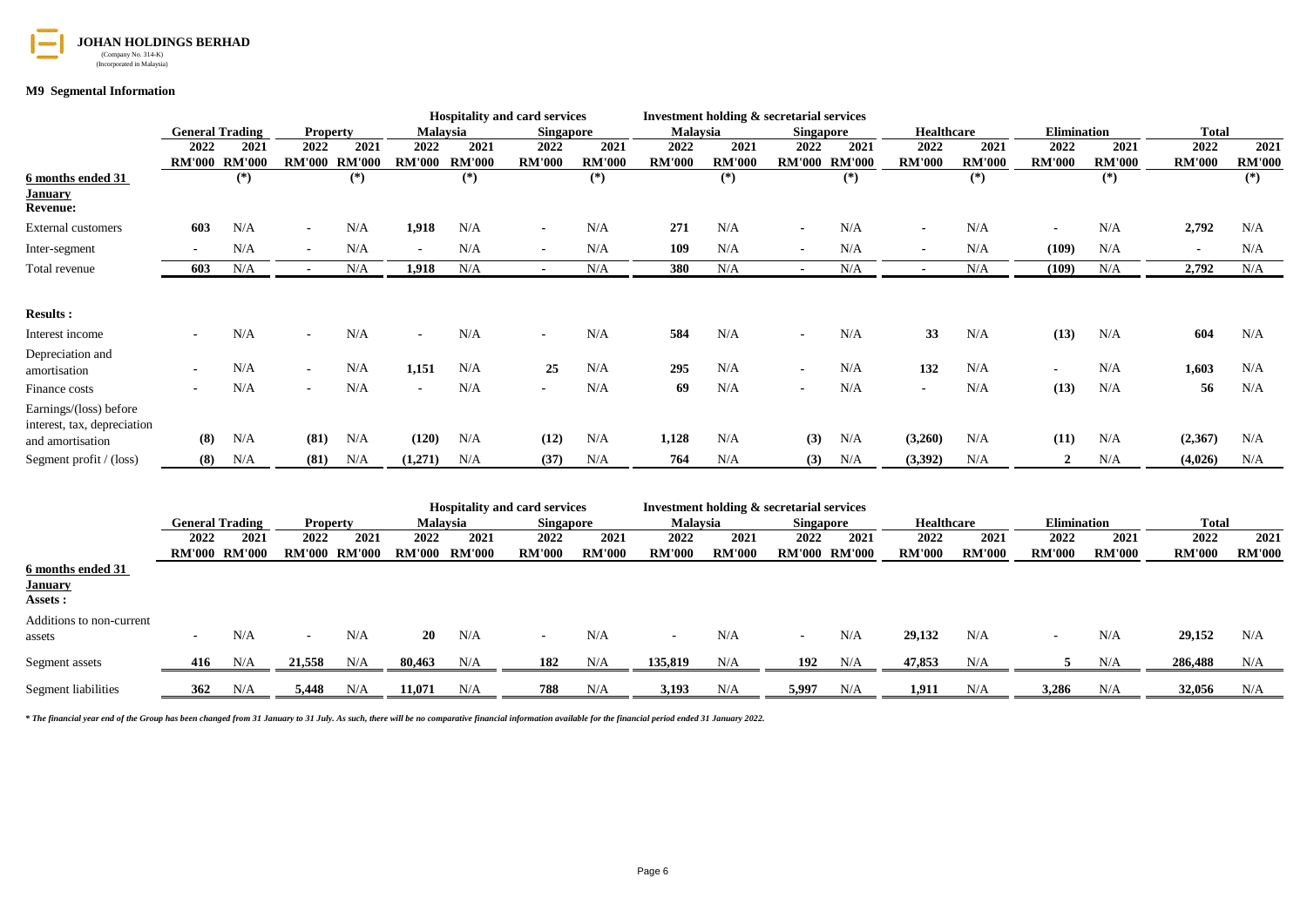

#### **NOTES TO THE INTERIM FINANCIAL STATEMENTS (CONT'D)**

### **M10 Event Subsequent to the end of the reporting period**

There was no event subsequent to the end of the financial quarter that require to be reflected in the financial statements for the current financial quarter.

#### **M11 Changes in Composition of the Group**

There were no changes in the composition of the Group during the financial quarter under review.

#### **M12 Changes in Contingent Liabilities**

There were no contingent liabilities as at the reporting date.

#### **M13 Capital Commitments**

The capital commitment for the purchase of property, plant, equipment and computer systems not provided for in the interim financial statements is as follows :

|                                                |                        |               |                   | As at<br>31 January 2022<br><b>RM'000</b> |  |
|------------------------------------------------|------------------------|---------------|-------------------|-------------------------------------------|--|
| Approved and contracted for                    |                        |               |                   | 686,932                                   |  |
| <b>M14 Related Party Transactions</b>          |                        |               |                   |                                           |  |
|                                                | <b>Current Quarter</b> |               | <b>Cumulative</b> |                                           |  |
|                                                | 3 months ended         |               | 6 months ended    |                                           |  |
|                                                | 31 January             |               | 31 January        |                                           |  |
|                                                | 2022                   | 2021          | 2022              | 2021                                      |  |
|                                                | <b>RM'000</b>          | <b>RM'000</b> | <b>RM'000</b>     | <b>RM'000</b>                             |  |
|                                                |                        | $(*)$         |                   | $(*)$                                     |  |
| Transactions with corporations in              |                        |               |                   |                                           |  |
| which three Directors are also                 |                        |               |                   |                                           |  |
| directors and/or deemed interested             |                        |               |                   |                                           |  |
| Recovery of secretarial and share registration |                        |               |                   |                                           |  |
| fees                                           | 11                     | N/A           | 23                | N/A                                       |  |

The Directors of the Company are of the opinion that the above transactions were in the normal course of business and have been established under terms that are no less favourable than those arranged with independent parties.

*\* The financial year end of the Group has been changed from 31 January to 31 July. As such, there will be no comparative financial information available for the financial period ended 31 January 2022.*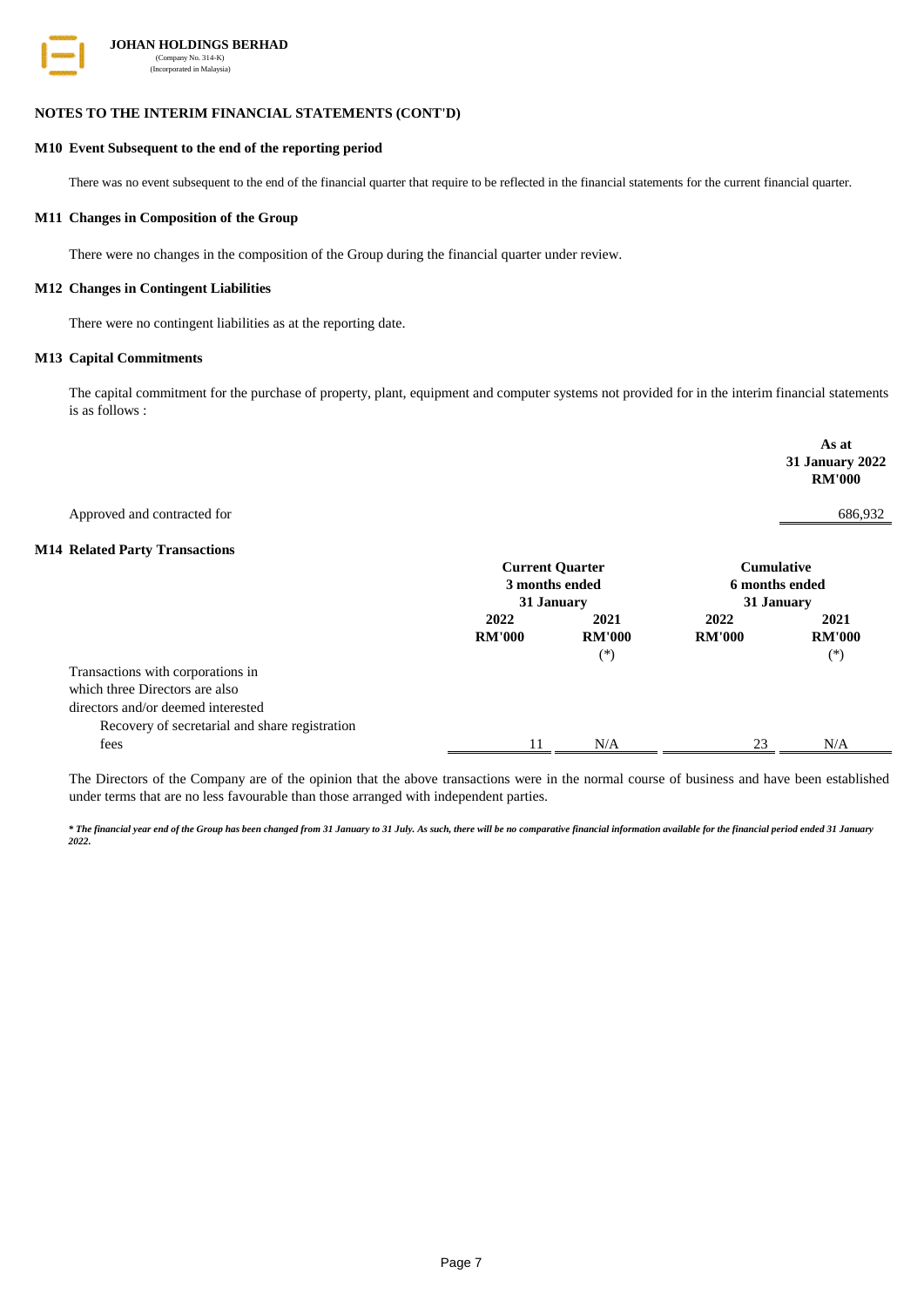

 **JOHAN HOLDINGS BERHAD** (Company No. 314-K) (Incorporated in Malaysia)

### **ADDITIONAL INFORMATION REQUIRED BY BURSA MALAYSIA's LISTING REQUIREMENTS**

#### **K1 Review of Performance**

Continuing operations:

- a) For the financial quarter under review, the Group registered revenue of RM1.934 million from trading and hotel business.
- b) The Group recorded a loss before tax of RM5.092 million in current quarter, mainly due to:-

i) Investment holding & secretarial services segment loss of RM3.269 million mainly due to loss on investment securities of RM1.769 million and foreign exchange loss of RM1.171 million.

ii) Healthcare segment loss of RM2.048 million due to start up expenses in respect of its glove manufacturing business.

iii) Card services segment profit of RM355,000 mainly due to bad debts recovered of RM655,000.

The loss attributable to shareholders for the current quarter was RM4.237 million.

#### **K2 Variation of Results Against Preceding Quarter**

|                                                                    | <b>Current Quarter</b> | Changes       |              |
|--------------------------------------------------------------------|------------------------|---------------|--------------|
|                                                                    | 3 months ended         |               |              |
|                                                                    | 31.01.2022             | 31.10.2021    | $(Amount\%)$ |
|                                                                    | <b>RM'000</b>          | <b>RM'000</b> |              |
| Revenue from continuing operations                                 | 1.934                  | 858           | 125.41%      |
| (Loss)/Profit before tax from continuing operations                | (5.092)                | 1.066         | 577.67%      |
| (Loss)/Profit after tax                                            | (5,098)                | 1.059         | 581.40%      |
| (Loss)/Profit for the period attributable to owners of the Company | (4,237)                | 1.829         | 331.66%      |

Total revenue for the current financial quarter was RM1.934 million compared to preceding quarter's of RM858,000. The Group recorded a loss after tax of RM5.098 million compared to preceding quarter profit of RM1.059 million mainly due to fair value loss on investment securities of RM1.769 million and foreign exchange loss of RM1.212 million in current quarter.

#### **K3 Prospects**

Further to the commencement on the commercial glove production through its first high-capacity double-former dipping line in November 2021, Dynacare is expected to commission the subsequent dipping lines in stages with a total of 6 dipping lines in commercial production by middle of 2022. The low production volume was mainly due to the testing and commissioning in the early months of production, Dynacare is expected to incur operating loss as a start up for the next six months of the financial year. Nevertheless, the Company has already secured sales with both local and overseas customers for deliveries commencing from 1st quarter of 2022.

ESGloves", Dynacare"s flagship house-brand of nitrile gloves, has been launched in Malaysia and selected countries within the ASEAN region. The name "ESGloves" symbolises Dynacare"s commitment towards delivering high quality gloves in the most ethical, responsible and environmentally sustainable manner.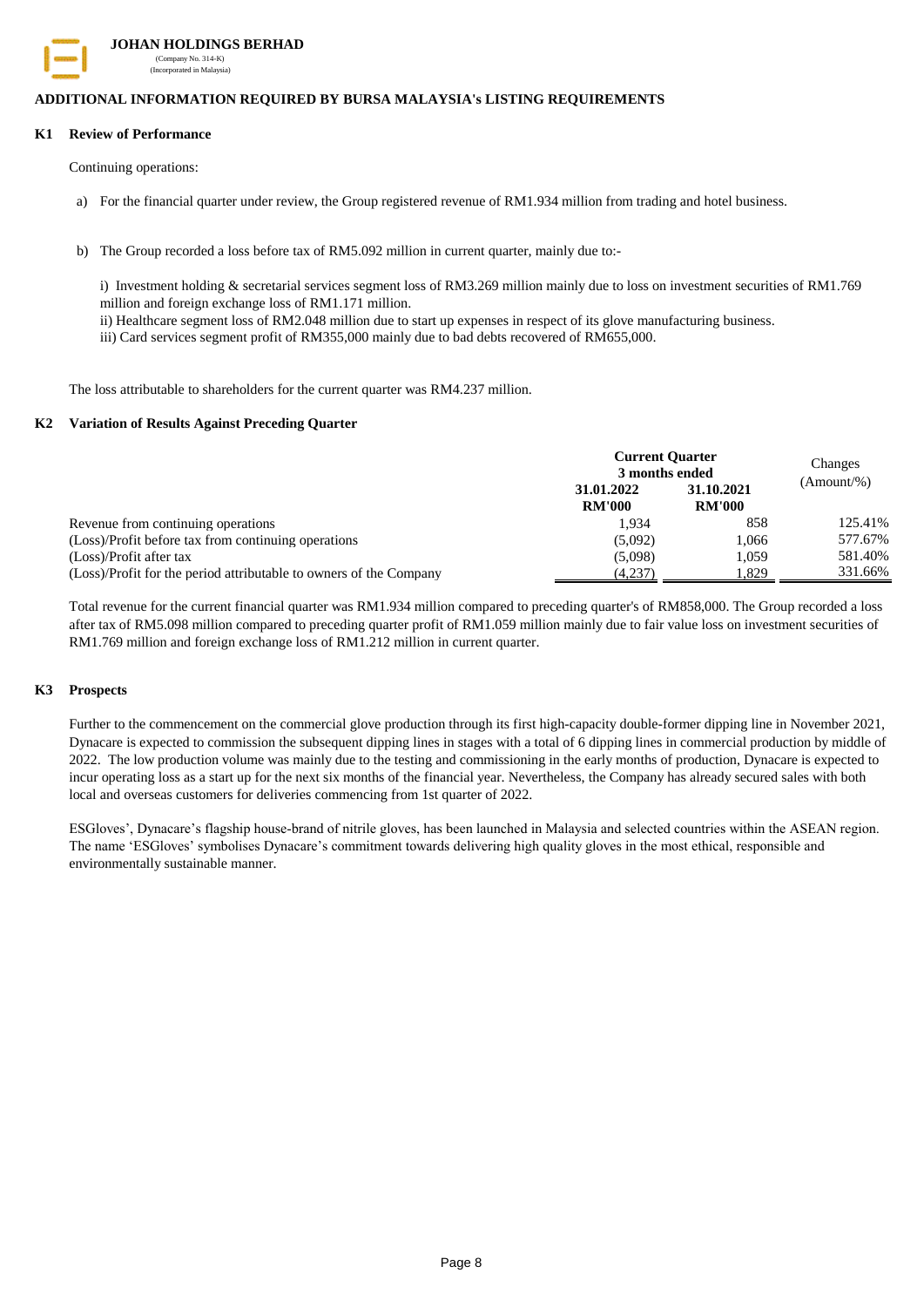

# **ADDITIONAL INFORMATION REQUIRED BY BURSA MALAYSIA's LISTING REQUIREMENTS (CONT'D)**

#### **K4 Disclosure of Covid-19 related impacts**

The outbreak of the COVID-19 has brought unprecedented challenges and added economic uncertainties in Malaysia and markets in which the Group operates. The Group and the Company have accounted for the possible impacts of COVID-19 pandemic in their application of significant judgements and estimates in determining the amounts recognised in the financial statements for the financial period ended 31 January 2022.

# **K5 Profit Forecast**

No profit forecast was issued by the Group.

#### **K6 Profit Before Tax**

|              |                                                                | <b>Current Quarter</b><br>3 months ended<br>31 January |                                | <b>Cumulative</b><br>6 months ended<br>31 January |                                |  |
|--------------|----------------------------------------------------------------|--------------------------------------------------------|--------------------------------|---------------------------------------------------|--------------------------------|--|
|              |                                                                | 2022<br><b>RM'000</b>                                  | 2021<br><b>RM'000</b><br>$(*)$ | 2022<br><b>RM'000</b>                             | 2021<br><b>RM'000</b><br>$(*)$ |  |
|              | Profit before tax is arrived at after<br>crediting/(charging): |                                                        |                                |                                                   |                                |  |
| a)           | Interest income                                                | 302                                                    | N/A                            | 604                                               | N/A                            |  |
| $\mathbf{b}$ | Other income                                                   | 638                                                    | N/A                            | 1,275                                             | N/A                            |  |
| c)           | Bad debts recovered                                            | 688                                                    | N/A                            | 1,467                                             | N/A                            |  |
| d)           | Interest expense                                               | (39)                                                   | N/A                            | (56)                                              | N/A                            |  |
| e)           | Depreciation and amortisation                                  | (877)                                                  | N/A                            | (1,603)                                           | N/A                            |  |
| f            | Net foreign exchange (loss)/gain                               | (1,212)                                                | N/A                            | 2,273                                             | N/A                            |  |

*\* The financial year end of the Group has been changed from 31 January to 31 July. As such, there will be no comparative financial information available for the financial period ended 31 January 2022.*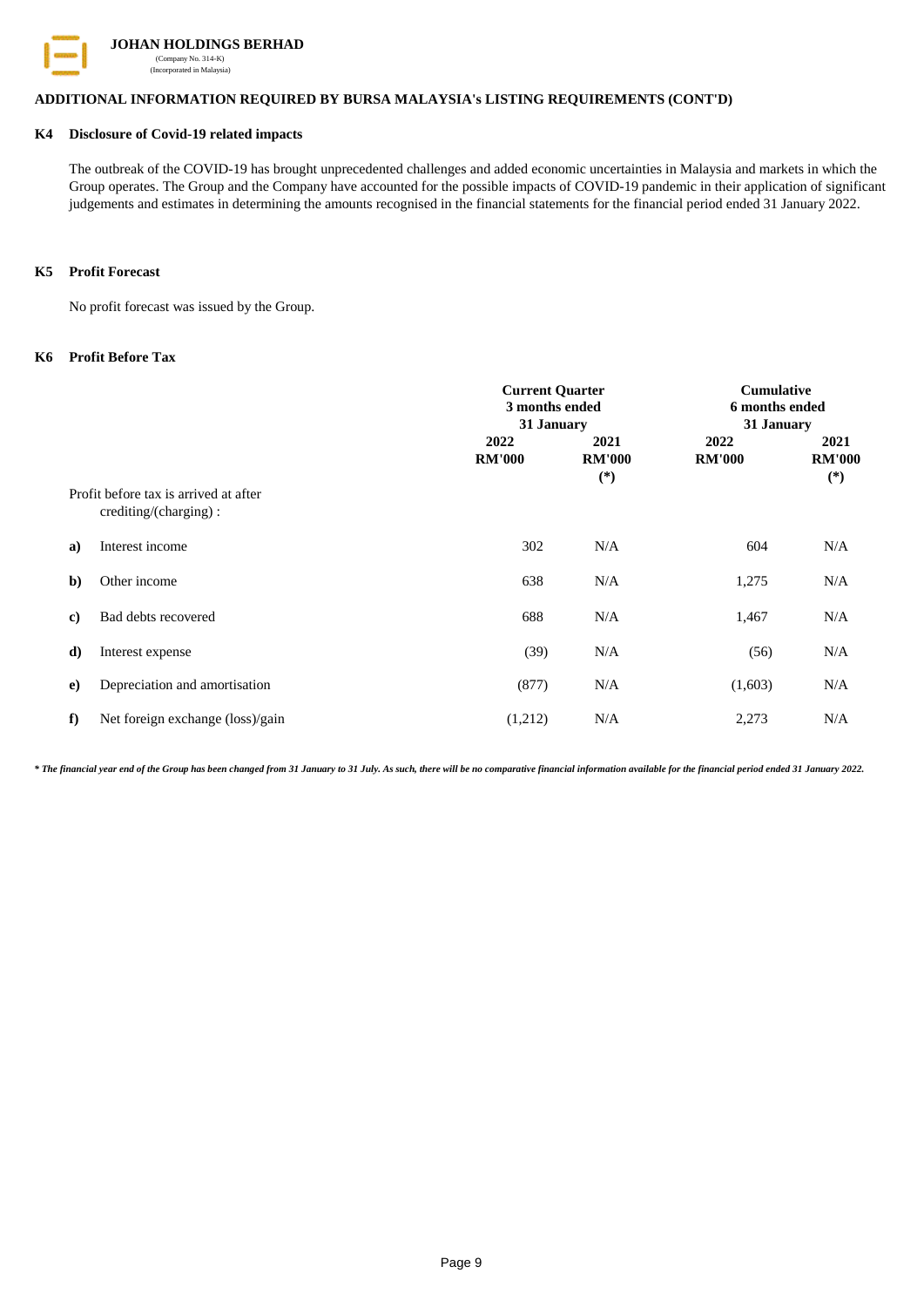

 **JOHAN HOLDINGS BERHAD**

 (Company No. 314-K) (Incorporated in Malaysia)

# **ADDITIONAL INFORMATION REQUIRED BY BURSA MALAYSIA's LISTING REQUIREMENTS (CONT'D)**

# **K7 Income Tax Expense**

|                                                                       | <b>Current Quarter</b><br>3 months ended<br>31 January |                       | <b>Cumulative</b><br>6 months ended<br>31 January |                       |
|-----------------------------------------------------------------------|--------------------------------------------------------|-----------------------|---------------------------------------------------|-----------------------|
|                                                                       | 2022<br><b>RM'000</b>                                  | 2021<br><b>RM'000</b> | 2022<br><b>RM'000</b>                             | 2021<br><b>RM'000</b> |
| Tax (expense)/credit based on results for continuing<br>operations: - |                                                        | $(*)$                 |                                                   | $(*)$                 |
| Current<br>- Malaysian tax                                            | (6)                                                    | N/A                   | (13)                                              | N/A                   |

The tax expense for the six months ended 31 January 2022 is mainly due to certain non-tax deductible expenses.

*\* The financial year end of the Group has been changed from 31 January to 31 July. As such, there will be no comparative financial information available for the financial period ended 31 January 2022.*

#### **K8 Status of Corporate Proposals Announced**

a) Proposed Disposal of Land by Prestige Ceramics Sdn Bhd.

The balance sum of RM15.8 million from the RM63 million cash proceeds was fully utilised as at 31 January 2022 for investment in Dynacare Sdn Bhd.

#### b) Proposed Private Placement of New Johan Holdings Berhad ("Johan') Shares.

The private placement of 155,737,100 new Johan shares issued at an issue price of RM0.063, raising RM9,811,437.30 was completed on 29 September 2020.

Utilisation of the cash proceeds of approximately RM9.811 million as at 31 January 2022 were as follows:-

| <b>Purpose</b>                    | Proposed<br><b>Utilisation</b><br>(RM'000) | <b>Actual</b><br><b>Utilisation</b><br>(RM'000) | <b>Balance</b><br><b>Unutilised</b><br>(RM'000) |
|-----------------------------------|--------------------------------------------|-------------------------------------------------|-------------------------------------------------|
| <b>Estimated</b> expenses         | 160                                        | 160                                             |                                                 |
| Business/investment opportunities | 9,651                                      | 4.000                                           | 5,651                                           |
| Total                             | 9.811                                      | 4.160                                           | 5,651                                           |
|                                   |                                            |                                                 |                                                 |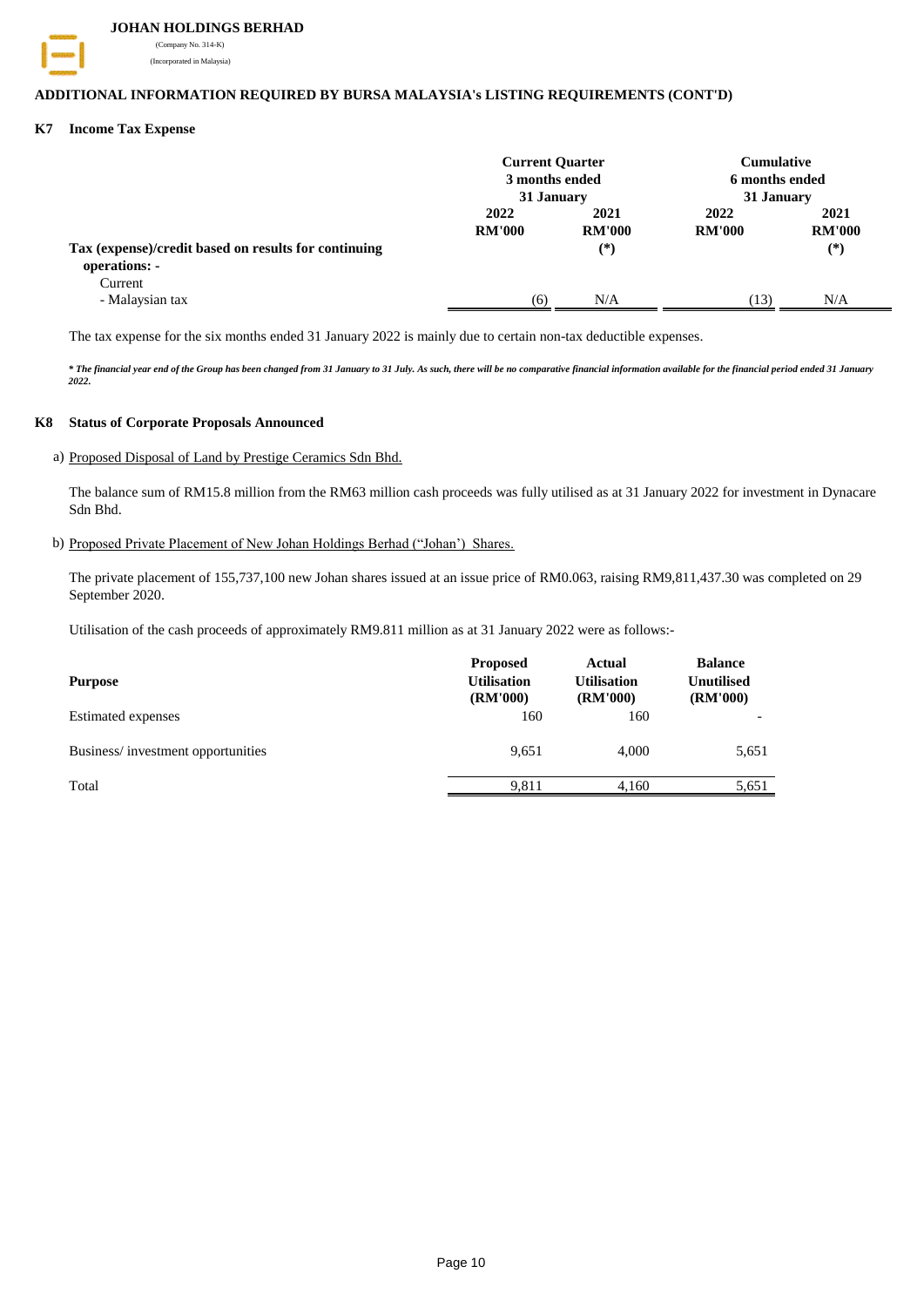

# **JOHAN HOLDINGS BERHAD** (Company No. 314-K) (Incorporated in Malaysia)

# **ADDITIONAL INFORMATION REQUIRED BY BURSA MALAYSIA's LISTING REQUIREMENTS (CONT'D)**

#### **K8 Status of Corporate Proposals Announced (Cont'd)**

c) Proposed Acquisition, Proposed Diversification , Proposed Rights Issue with Warrants, Proposed Offer To Subscribe and Proposed Right To Execute the Works.

The Rights Issue of new 389,342,813 new Johan shares with free Warrants, issued at a price of RM0.10 per share, raising RM38,934,281.30 was completed on 28 July 2021.

Utilisation of the cash proceeds of approximately RM 38.934 million were as follows:-

| <b>Purpose</b>                               | <b>Proposed</b><br><b>Utilisation</b><br>(RM'000) | <b>Actual</b><br><b>Utilisation</b><br>(RM'000) | <b>Balance</b><br><b>Unutilised</b><br><b>(RM'000)</b> |
|----------------------------------------------|---------------------------------------------------|-------------------------------------------------|--------------------------------------------------------|
| <b>Funding for Gloves Business</b>           | 37.434                                            | ۰                                               | 37.434                                                 |
| Estimate expenses of the Corporate Exercises | 1.500                                             | 1.139                                           | 361                                                    |
| Total                                        | 38,934                                            | 1,139                                           | 37,795                                                 |

## **K9 Trade Receivables**

The Group's credit period generally ranges from 30 to 90 days. Other credit terms are assessed and approved on a case by case basis.

### **a) Ageing of trade receivables not impaired**

|                            | As at<br><b>31 January 2022</b><br><b>RM'000</b> | As at<br>31 July 2021<br><b>RM'000</b> |
|----------------------------|--------------------------------------------------|----------------------------------------|
| Not past due               | 362                                              | 14                                     |
| Past due 30 days           | 11                                               |                                        |
| Past due 31-90 days        |                                                  | 32                                     |
| Past due more than 90 days | 13                                               | 61                                     |
|                            | 389                                              | 12                                     |

#### **b) The Group's trade receivables that are subject to collective/individual impairment review at the end of the reporting period are as follows:**

|    | Trade receivables - gross amounts<br>Less: Allowance for doubtful debts       | As at<br>31 January 2022<br><b>RM'000</b><br>66,866<br>(66, 477)<br>389 | As at<br>31 July 2021<br><b>RM'000</b><br>67,243<br>(67, 131)<br>112 |
|----|-------------------------------------------------------------------------------|-------------------------------------------------------------------------|----------------------------------------------------------------------|
| a) | K10 Borrowings and Debt Securities<br>Short term borrowings                   | As at<br>31 January 2022<br><b>RM'000</b>                               | As at<br>31 July 2021<br><b>RM'000</b>                               |
| b) | <b>Secured</b><br>- Lease creditors<br>Long term borrowings<br><b>Secured</b> | 1,039                                                                   | 598                                                                  |
|    | - Lease creditors                                                             | 1.757                                                                   | 2.272                                                                |